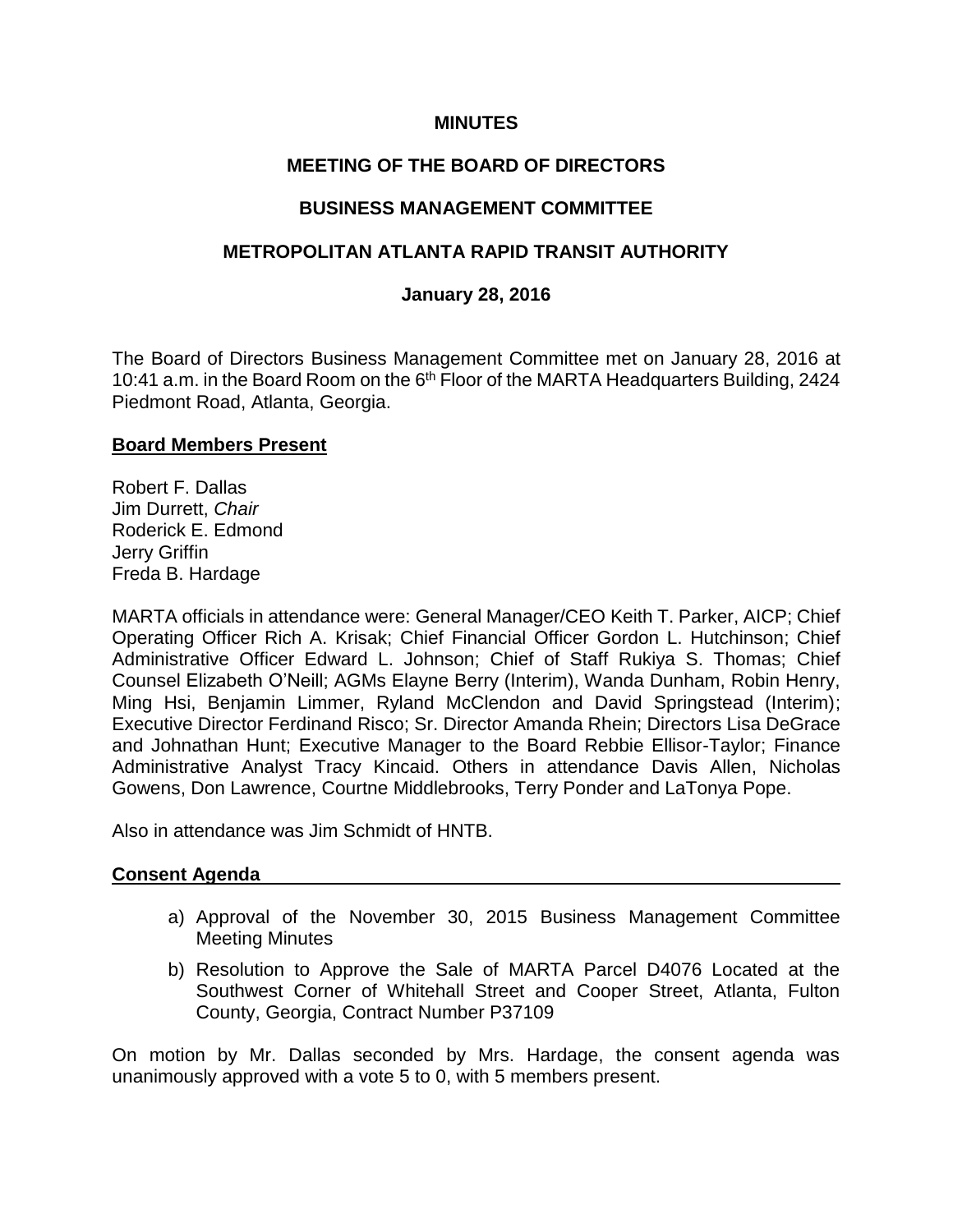# **Individual Agenda**

# **Resolution Authorizing Termination of Contract Number P24348, Audio Visual Information System Upgrade (AVIS)**

Mrs. Hsi presented this resolution for Board of Directors' approval authorizing the General Manager/CEO or his delegate to terminate Contract Number P24348, Audio Visual Information System Upgrade (AVIS).

\*\*\*\*\*\*\*\*

*Current Public Address (PA) System*

- All speakers (4,000) have reached end-of-life and are degrading
- In addition, 17 stations will require purchase of new speakers for desired coverage
- Existing amplifiers are inadequate for the amount of speakers
- Talk Master paging system software does not meet the automated announcement requirements for train arrivals

## *Current Electronic Signage System*

- Existing rail signs (152) are end-of-life and do not support latest technologies, including
	- o Web interface
	- o Remote monitoring
	- o Displaying videos
- No signs exist at entrances and most concourses

## *A Second Look*

- Independent Assessment
	- o Included ADA related requirements
- Transit Agency Peer Review
	- o 14 Agencies; including, AC Transit, CAP Metro, Chicago Transit, DART, LlRR (MTA/NY), and MBTA
- Review "On the Go" App Usage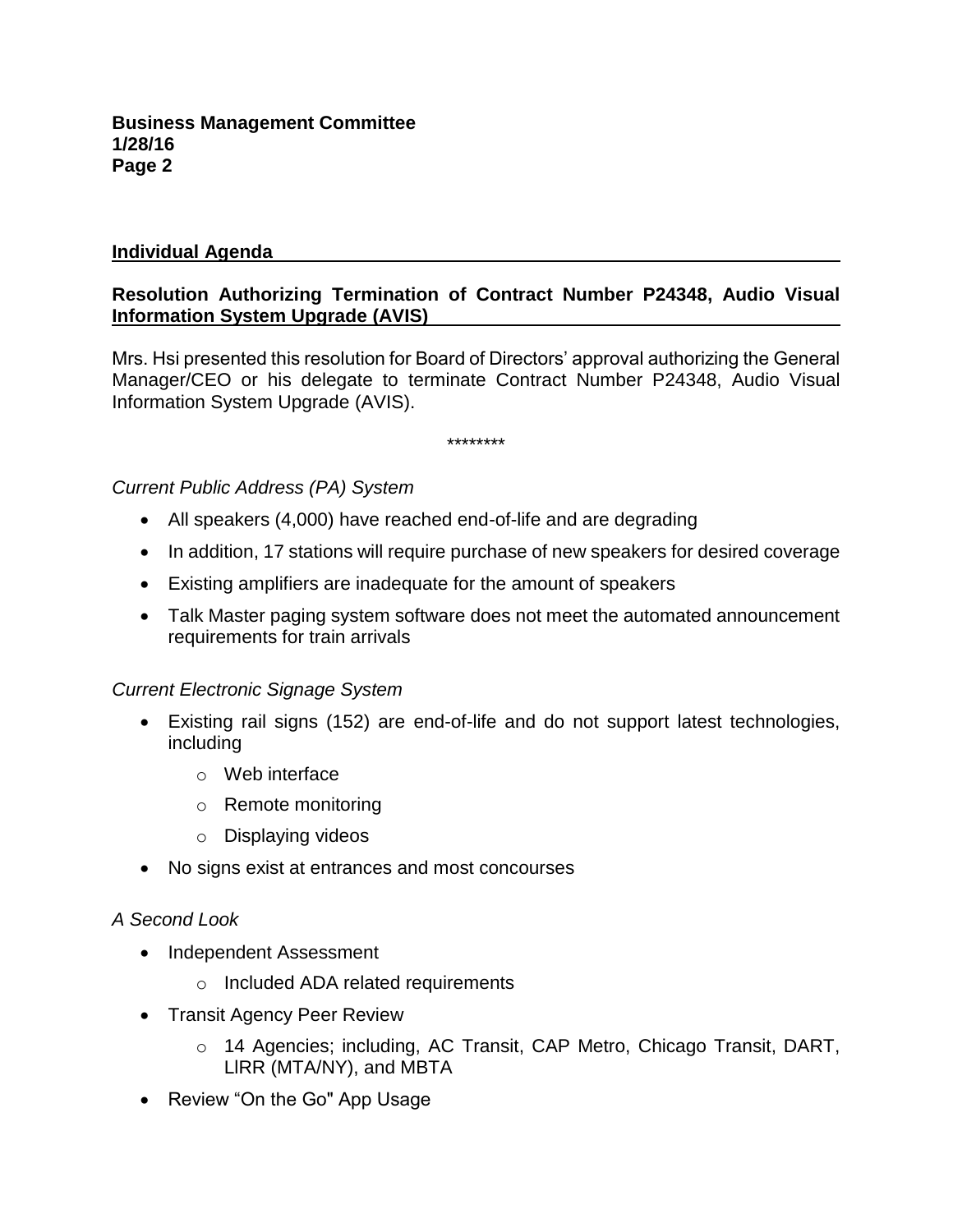- $\circ$  Approximately 200,000 regular users on both iPhone and Android platforms
- New Approach
	- o Cancel the existing RFP P24348 and issue two separate RFPs for Audio and Visual Sign age System
	- o Revise scope from "State of the Art" upgrade to "State of Good Repair"

## *Funding*

- Current Contract
	- o Base amount of contract is \$93.3M and \$109.6M with all options, incentives and contingency
	- o MARTA is responsible for providing all funds
- New Contracts
	- o MARTA is seeking approximately \$30M in grant funding through the State of Georgia Go! Transit Capital Program ("GOTCP")
		- MARTA will match \$9M in local funding
	- o \$70M of the previous funding for AVIS will be reallocated to the Capital Improvement Budget in support of the procurement of new rail cars

## *New Approach*

- Separate single RFP into two RFPs (PA system upgrade and digital signage system)
- Revise scope to focus on functional requirements and maximize vendor participation
- Replacement of aging equipment supplemented with additional speakers and signs for coverage
- Better integration of audio visual systems with regional transit data
- More companies are qualified to propose
- More competition means better pricing for the Authority
- Shorter implementation timeframe
- Cost estimate for new RFPs: \$39M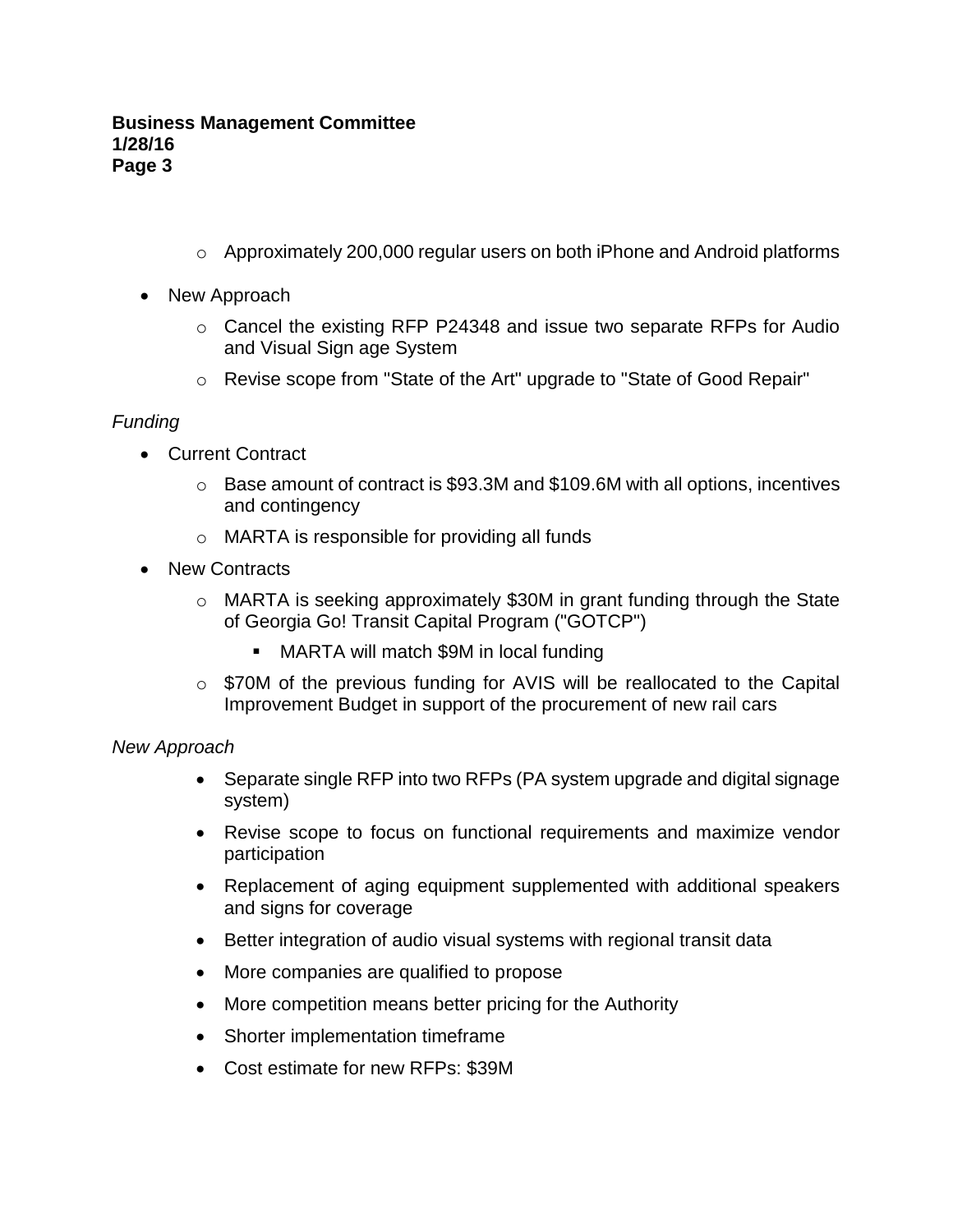#### **Business Management Committee 1/28/16 Page 4**

#### *Implementation Efforts - 24 Months*

- Dependent upon contractor's schedule
- Assumes parallel efforts for installation/implementation at multiple stations simultaneously
- Assumes track allocation approval for multi-station implementation
- Existing signage and public address system will be maintained during installation/integration period
- Hardware and repair costs will be continue to be provided by Outfront Media for station signage
- Excludes signage/monitors on the train
- Speakers, amplifiers, and horns for the public address system will not be replaced during implementation period
- Software may be reconfigured on station-by-station basis should outages occur
- Portable PA systems (bull horns) will be used as back-up

#### *Timeline*

- Jan 2016 BMC Approval for cancelling current contract
- Jan 2016 BMC for New RFPs
- Feb 2016 Board Approval for New RFPs
- Mar 2016 -Industry Day
- Apr 2016 Release RFPs for 60 days
- Jul 2016 Proposals Due
- Aug to Sep 2016 On-Site Demonstration and BAFO
- Oct 2016 Present to BMC for Awards
- Nov 2016 Board Awards
- 24 months to implement the upgrade

\*\*\*\*\*\*\*\*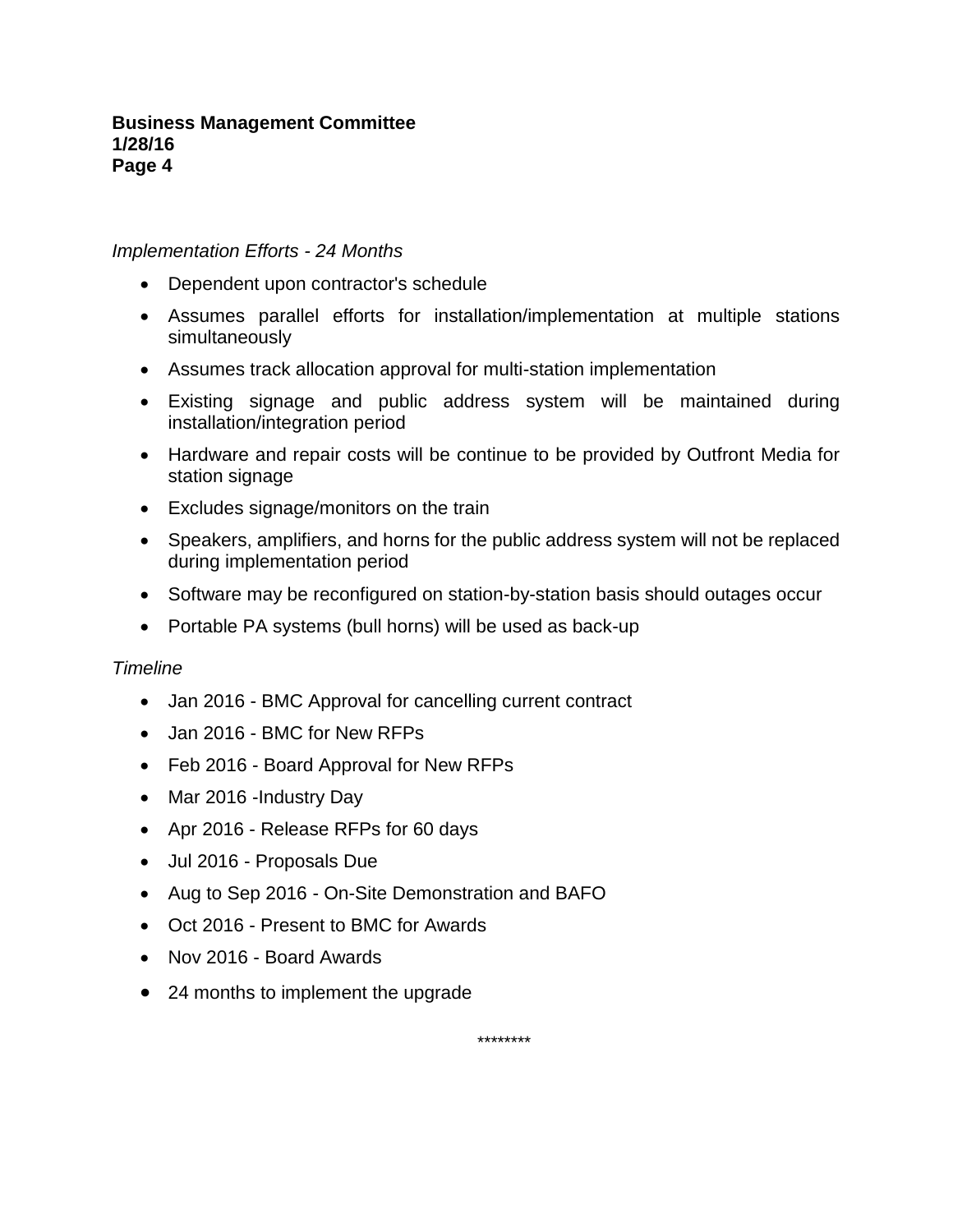On motion by Mr. Dallas seconded by Mrs. Hardage, the consent agenda was approved with a vote 5 to 0, with 5 members present.

## **Resolution Authorizing the Solicitation of Proposals for the Upgrade of Public Address System RFP P37171 and for the Upgrade of the Rail Stations Electronic Signage, RFP P37176**

Mrs. Hsi presented this resolution for Board of Directors' approval authorizing the General Manager/CEO or his delegate to solicit proposals for the upgrade of the Public Address System and for the upgrade of Rail Stations Electronic Signage to replace components that have degraded over the last several years and/or have reached their useful life.

On motion by Mr. Griffin seconded by Mrs. Hardage, the resolution was unanimously approved with a vote 5 to 0, with 5 members present.

## **Resolution Authorizing the Solicitation of Proposals for MARTA's Authority-Wide Energy Savings Performance Contracting Services, RFP P37274**

Mrs. Thomas presented this resolution for Board of Directors' approval authorizing the General Manager/CEO or his delegate to solicit proposals for Authority-Wide Energy Savings Performance Contracting Services to conduct an investment grade audit of 141 facilities and implement an Energy Performance Program.

On motion by Mr. Griffin seconded by Dr. Edmond, the resolution was unanimously approved with a vote 5 to 0, with 5 members present.

## **Briefing – FY2016 November Budget Variance Analysis and Performance Indicators**

Mr. Hutchinson briefed the Committee on the FY2016 November Budget Variance Analysis and selected Performance Indicators.

- For the month of November, MARTA realized a surplus of \$1.6M \$0.1M less than budget
- Ridership is improving; however yield per trip is down and the Authority will have to address that issue
- Cumulative Operating Expenses are higher than last year based on salary increases
- November expenses exceeded the forecast and prior year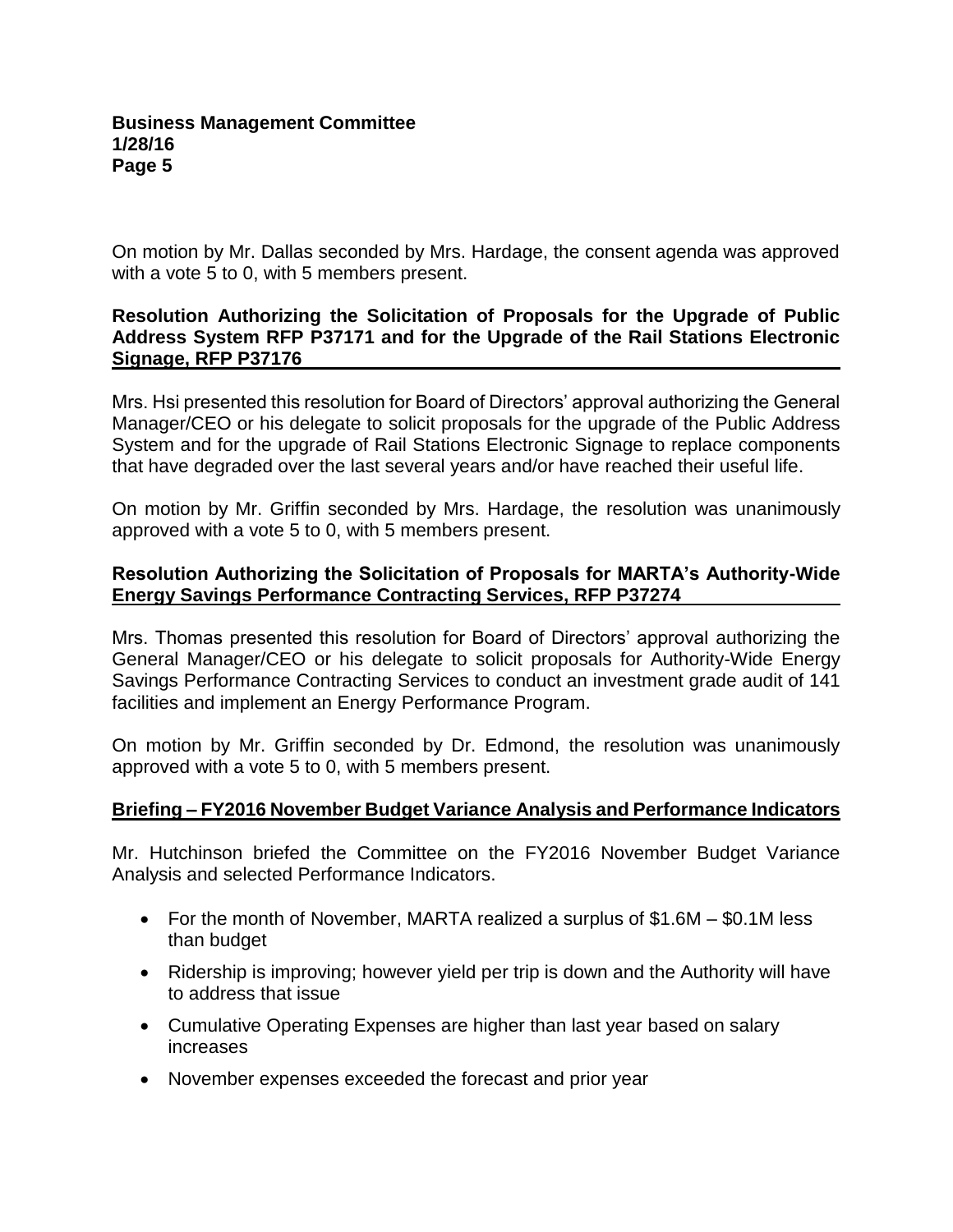#### **Business Management Committee 1/28/16 Page 6**

- Customer Call Abandonment Rate continues to improve
- Bus On-Time Performance (OTP) fell below target and prior year
- Bus Mean Distance Between Failure (MDBF) is on an upward trend the KPI has performed better than projected over the last two months
- Bus Collision is above target

Dr. Edmond asked if Passenger Revenue is impacted by low gas prices.

Mr. Parker said a strong inverse correlation does exist; however, MARTA's Passenger Revenues is currently flat

Dr. Edmond asked what is MARTA doing to capitalize on the low gas prices.

Mr. Hutchinson said MARTA hedges natural gas and diesel.

Mr. Griffin asked about MARTA's overtime expenses.

Mr. Hutchinson overtime is coming from the larger operational areas.

Dr. Edmond asked what is the status of vacancies.

Mr. Parker said MARTA is struggling to fill a number of vacancies. In addition, FMLA is an issue that affects overtime.

Mr. Griffin asked where do the KPI baselines come from.

Mr. Hutchinson said the Chief Operating Officer makes a recommendation to the GM/CEO.

Mr. Parker added that MARTA has increased some baselines since last year and will continue to make improvements.

Mr. Dallas asked if the bus collisions are a result of attitude versus aptitude or skills versus decisions.

Mr. Parker said MARTA has had a number of recent retirees be replaced by newer drivers. The Authority continues to work on improving training, but training will not replace experience. MARTA sees the impacts in other areas, including employee injuries, which continues to run high. Staff will continue to drill down and work to improve this issue.